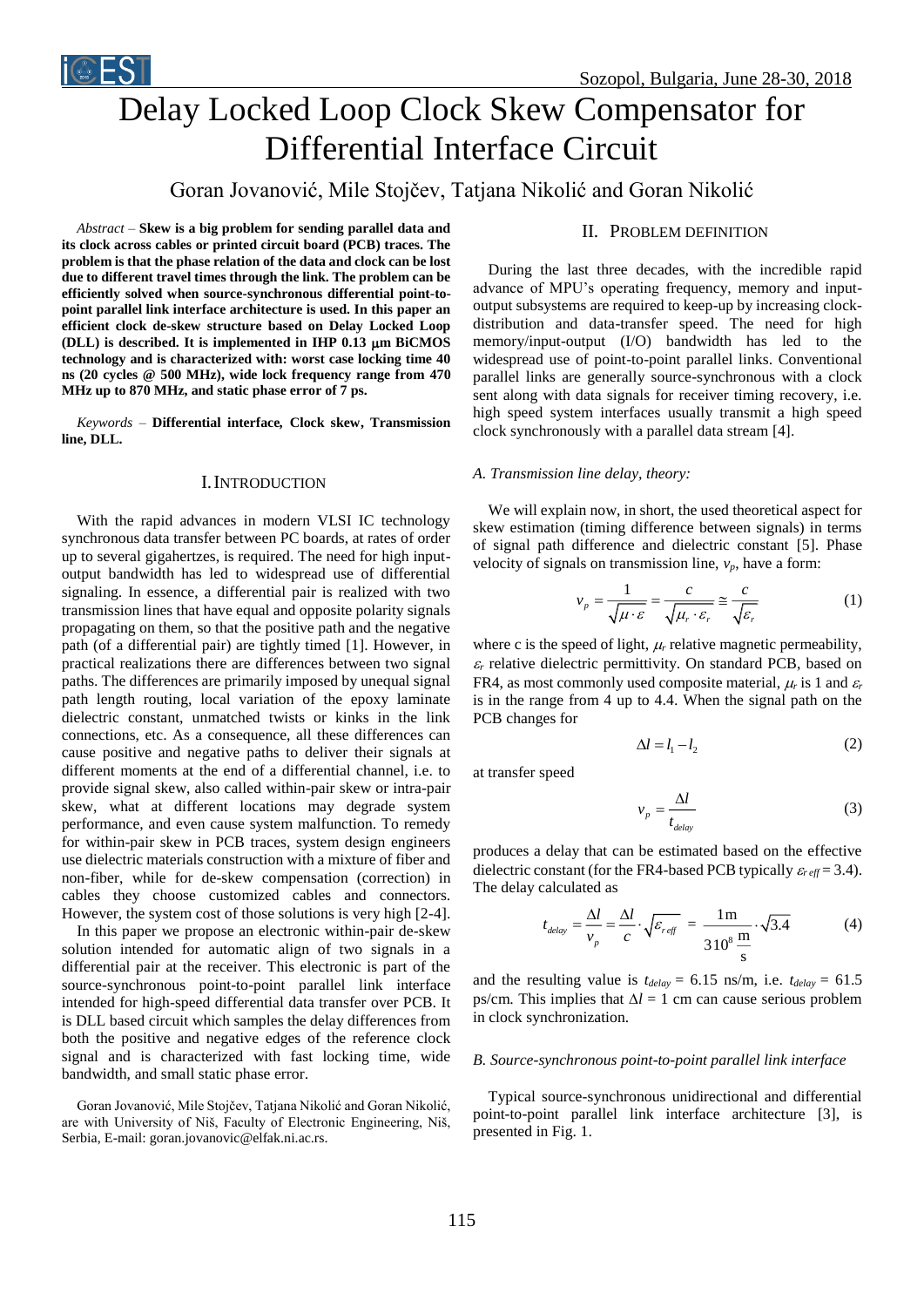



Fig. 1 Source synchronous simultaneous unidirectional and differential point-to-point parallel link interface architecture

*Notice: CLKREF stands for referent clock signal;* TxCLK (RxCLK) *–global transmitter (receiver) clock signal;*  TxCLK\_Gen (RxCLK\_Gen) *– transmitter (receiver) clock generator;* DCB *- differential clock buffer;* DTB<sub>0</sub>,..., DTB<sub>n-1</sub> (DRB0,…,DRBn-1) *- differential transmitter (receiver) data buffer; DLL-CLK-Skew\_Compes. – delay locked loop skew compensator*;  $D_0$ , ...,  $D_{n-1}$  – *data signals* 

All data signals  $(D_0,..., D_{n-1})$  and a referent clock signal *CLKREF* are transmitted synchronously. Data rate of signals  $D_0, \ldots, D_{n-1}$  is determined by TxCLK (RxCLK). At the receiver, a delay locked loop skew compensator (DLL-CLK-Skew\_Compes) generates referent clock signal *CLKREF*, while the receiver clock generator RxCLK\_Gen generates a global receiver clock RxCLK. The RxCLK is used to sample all incoming data signals  $D_0, \ldots, D_{n-1}$ . Correct sampling is achieved when  $TxCLK = RxCLK$ .

Here in focus of our interest is the design of DLL-CLK-Skew\_Compes as constituent of the system presented in Fig. 1. Design of other building blocks (sketched in Fig. 1) is currently under further investigation and is directed towards development of bidirectional parallel link interface.

## III. DELAY LOCKED LOOP CLOCK SKEW COMPENSATOR ARCHITECTURE

The timing difference between signals is called skew. It mainly arises from signal trace incongruity such as trace-length difference in PCB or on the memory and I/O modules, unequal parasitic elements of the packages, etc. Data bus skew have critical impact on the whole performance of the memory and I/O subsystems at over 100 MHz clock period [1-4]. To solve this problem in an efficient manner, clock de-skew electronics is used. In general, Phase Locked Loops (PLLs) and Delay Locked Loops (DLLs) are broadly used in high-speed digital systems, clock synchronization and data recovery systems. Fig. 2 shows the architecture of the DLL-CLK Skew Compensator. As can be seen in Fig. 2 this system building block consists of a phase-frequency detector (PD), a loop filter (LF), and a voltage controlled delay line (VCDL), and inverter. The PD is an important component in designing DLL based structure [6]. It detects the phase error information between input reference signal refC+ and generated signal refC- generated output by VCDL. Phase error information is generated in the form of UP and DOWN signals. The produced signal by PD is sent to CP. To adjust the delay of VCDL, CP and LF (integrator) generate appropriate value for control voltage of VCDL (marked as *Vctrl*) based on the phase difference of \*refC+ and \*refC- signals.



Fig. 2. Architectural structure of the delay locked loop clock skew compensator



Fig. 3. PD transistor schematic (a), waveforms of PD (b)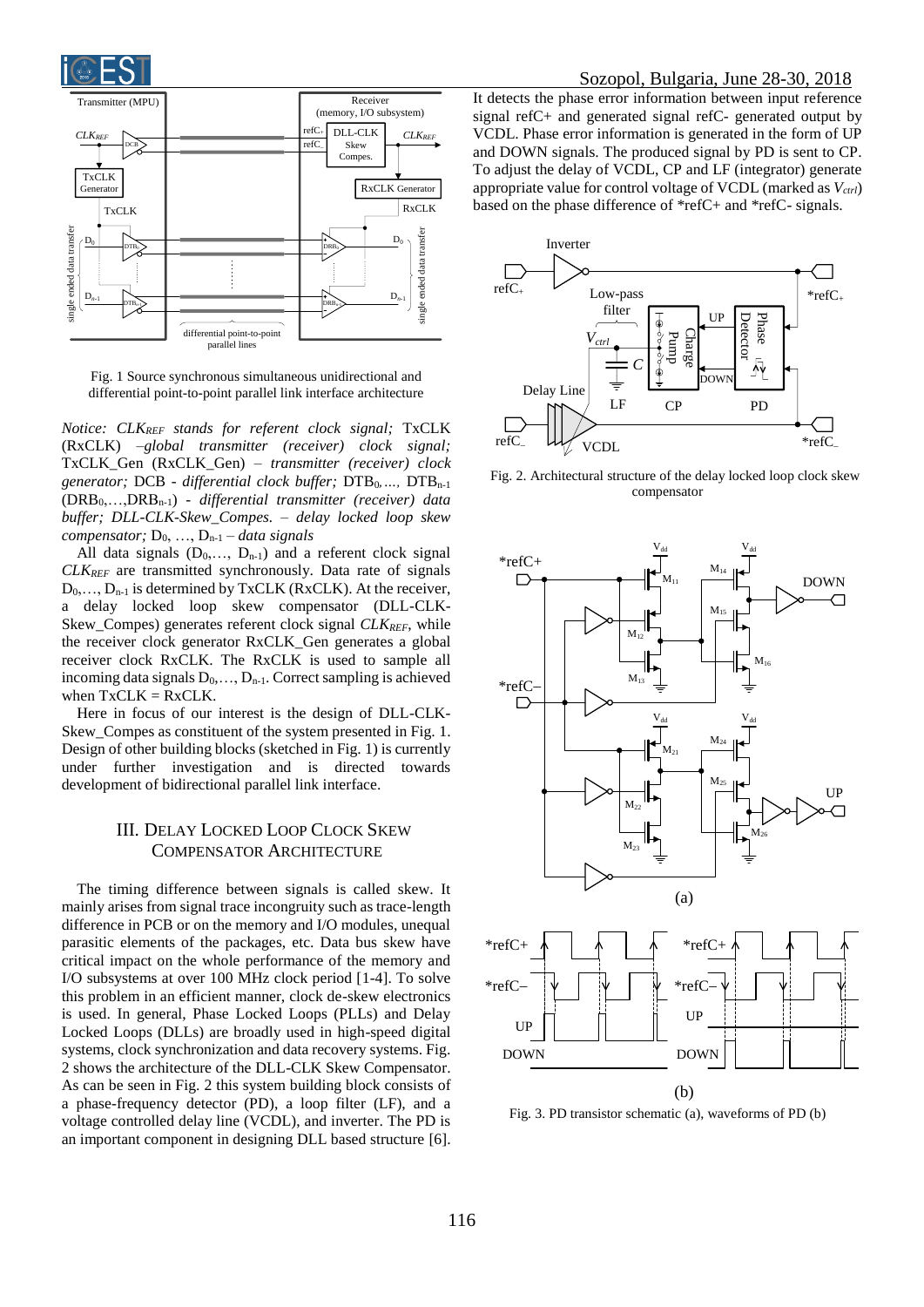

#### *C. The proposed phase detector architecture*

The PD sketched in Fig. 3 represents crucial component of the DLL-CLK Skew Comp building block. The transistor schematic of a phase detector sensitive both to positive and negative clock edge transitions is presented in Fig. 3(a). The PD consists of two blocks intended to handle the input signals \*refC+ and \*refC–. Each block is composed of two stages, *p*precharge (*n*-precharge) and *n*-precharge (*p*-precharge), connected in cascade, followed by an inverter (buffer). The PD operation principle is depicted in Fig. 3(b). As can be seen from Fig. 3, the widths of UP and DOWN signals are proportional to the phase difference between the \*refC+ and \*refC– signals. Waveforms in the left side of Fig. 3(a) represent the case \*refC+ leading \*refC–, while those given in right side of Fig. 3(b) to the case \*refC– leading \*refC+.

#### *D. Charge Pump*

In the DLL structure given in Fig. 4, the phase error between the input reference clock and the VCDL output clock is sensed by the PD and transferred to the CP in the form of voltage pulses. The CP performs the function of adjusting the voltage of the LF and thereby altering the VCDL delay according to the phase error information from the PD. In principle, the CP simply consists of two controlled switches, one current source (transistor M3), and one current sink (transistor M2), as shown in Fig. 4. Transistors M1 and M4 are used as switching elements. The LF is realized with the capacitor *C* which acts as an integrator.



Fig. 4. A simplified charge pump schematic

#### *E. Voltage controlled delay line*

The VCDL is also one of the crucial DLL's building block. The output signal of the DLL is directly taken from the VCDL. The proposed VCDL consists of six delay stages (cells) which are connected in series. The total delay of the VCDL is equal to one clock period  $CLK_{REF}$  (or a phase shift of 360 $^{\circ}$ ) in the locked state. Theoretically, all the delay stages in the VCDL are identical, and each delay stage contributes a time delay of *CLKREF* / 6 for six-stage VCDL. Let note that, the number of delay stages is adjusted in accordance with the operating frequency. Using more stages increases the phase resolution, but also increases the minimum VCDL delay. The structure of

the VCDL delay stage is presented in Fig. 5. At the left part of Fig. 5, the bias circuit of VCDL is presented, and on the right side circuit structure of a single delay stage is given [7].



Operation of the six stage delay line is simulated and the obtained result which corresponds to the total time dependency in terms of control voltage is sketched in Fig. 6.



Fig. 6. Time delay variation in terms of control voltage

#### *F. The PD & CP characteristic*

There are several important characteristics concerning PD & CP, but one having the largest impact is the output phase characteristic, i.e., the PD & CP output current vs. phase error [6]. Fig. 7 illustrates the phase characteristic for the proposed PD & CP architecture. As can be seen from Fig. 7 the phase characteristic is dominated by two issues, dead-zone and blindzone. In our design solution the dead-zone is minimized thanks to the fact that the proposed PD architecture does not utilize intermediate signals for reset operation, as is the case in conventional PDs, but rather generates UP and DOWN signals directly. With the proposed circuit topology, the PD architecture achieves a small blind-zone close to the limit imposed by dynamic characteristics of MOS transistors and parasitic capacitances of internal nodes.